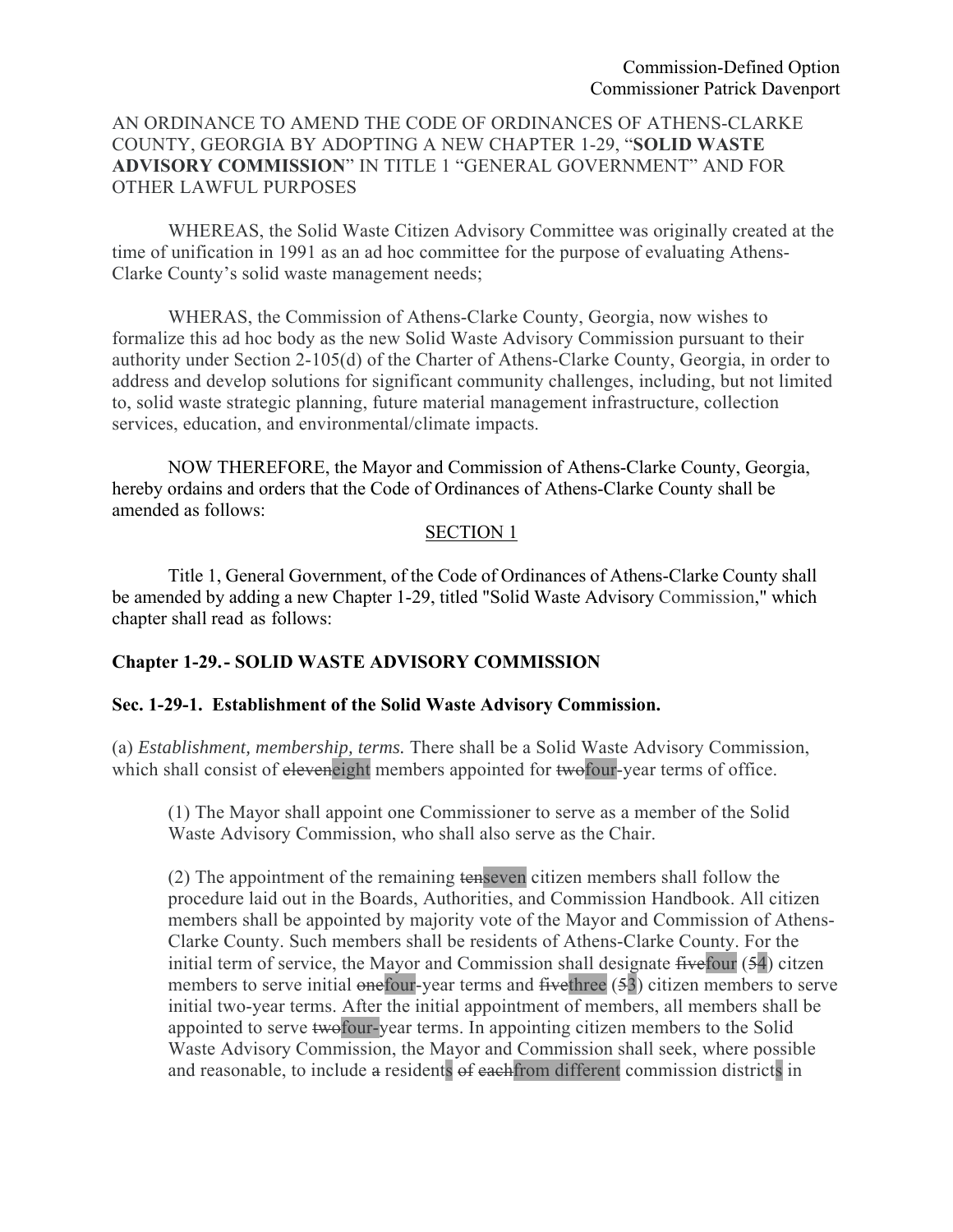order to encourage representation of as many geographic regions as possible within Athens-Clarke County.

(3) There may be up to fivefour ex officio members of the Solid Waste Advisory Commission, appointed by the manager of Athens-Clarke County, with up to one representative from each of the following:

(a) The Athens-Clarke County Solid Waste Department

(b) The University of Georgia

(c) Keep Athens-Clarke County Beautiful

(d) OneTwo members selected from the original Solid Waste Advisory Committee for continuity, history, and recognition for their extensive commitment to the original committee.

(4) Members whose terms have expired shall continue as members until their successors have been appointed by the Mayor and Commission.

(b) *Rules and regulations.* The Solid Waste Advisory Commission is hereby authorized to adopt bylaws for its own administration and to recommend policies, rules, and regulations to support the vision and mission of the Athens-Clarke County Solid Waste Department.

(c) *Responsibility generally*. The Solid Waste Advisory Commission shall be responsible for advising the Mayor and Commission and the Athens-Clarke County Solid Waste Department regarding matters assigned to them by the Mayor.

(d) *Advisory nature of commission.* The Solid Waste Advisory Commission shall be advisory in nature.

(e) *Assistance from other departments authorized.* The Athens-Clarke County Solid Waste Department and other appropriate Unified Government departments are hereby authorized to offer assistance from time to time to the Solid Waste Advisory Commission, including that a Solid Waste Department staff member shall be responsible for attending Commission meetings and preparing the minutes of the Commission.

# SECTION 2

This ordinance shall take effect immediately after passage.

## SECTION 3

If any section, subsection, subdivision, sentence, clause, phrase or portion of this ordinance or the application thereof to any person or place, is for any reason held to be invalid or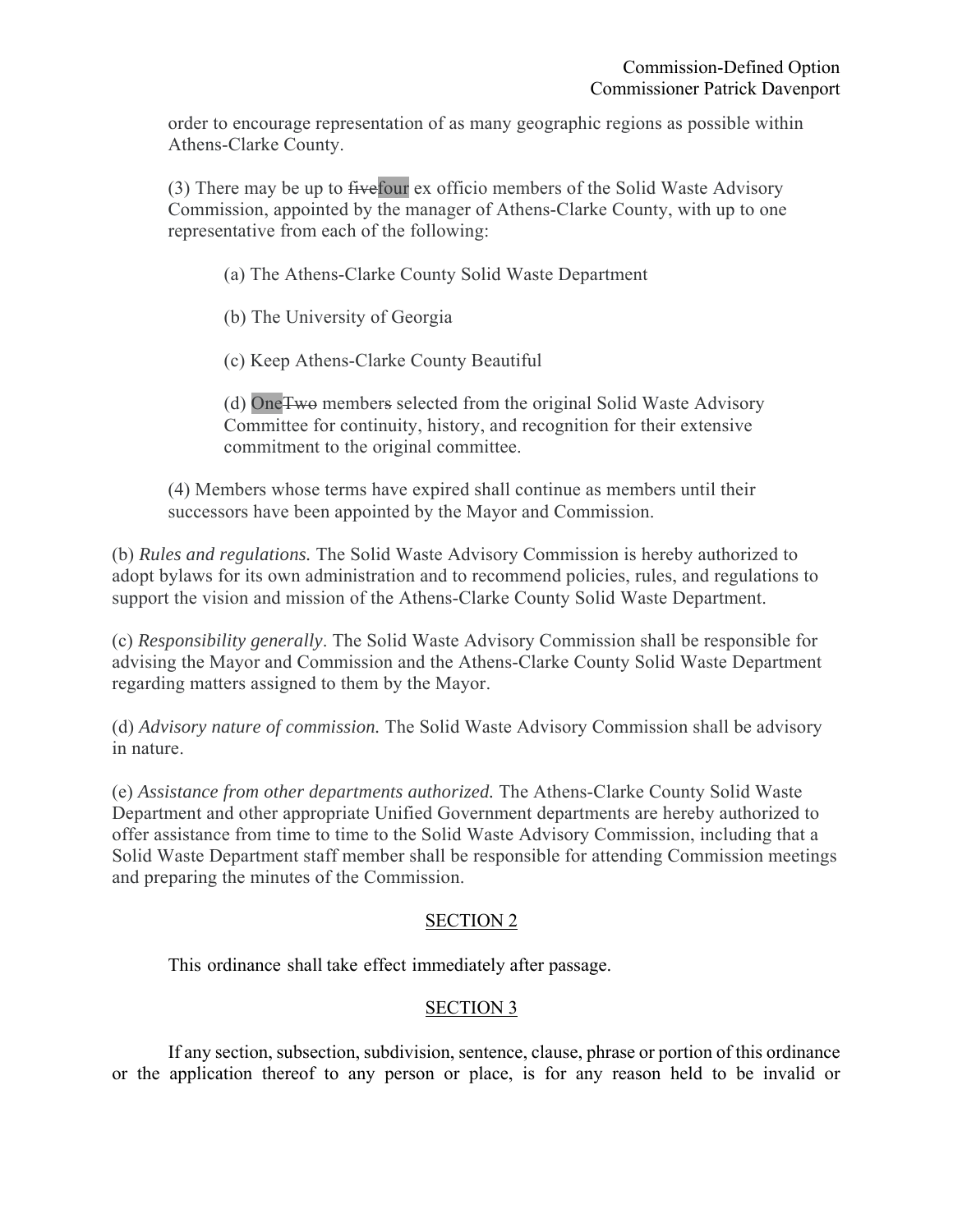Commission-Defined Option Commissioner Patrick Davenport

unconstitutional by the final decision of any court of competent jurisdiction, the remainder of this ordinance shall be and remain in full force and effect.

## SECTION 4

All ordinances or parts of ordinances in conflict with this ordinance are hereby repealed.

#### SECTION 5

The Clerk of Commission, in consultation with the County Attorney, shall have the power to correct scrivener's errors.

**SO ORDERED AND ORDAINED** this day of 3022.

### **THE UNIFIED GOVERNMENT OF ATHENS-CLARKE COUNTY, GEORGIA**

Kelly Girtz, Mayor

Attest:

Jean Spratlin, Clerk of Commission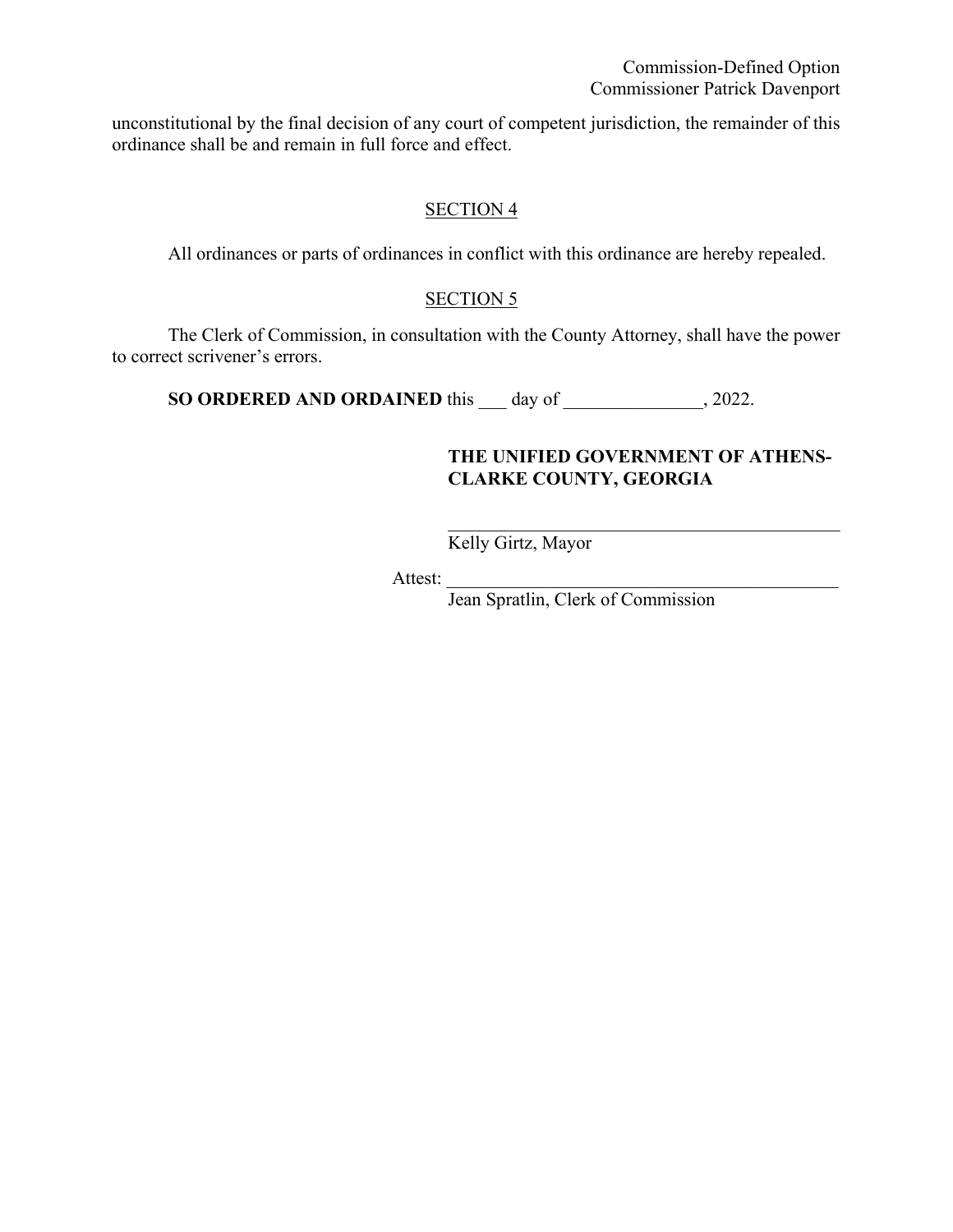### AN ORDINANCE TO AMEND THE CODE OF ORDINANCES OF ATHENS-CLARKE COUNTY, GEORGIA BY ADOPTING A NEW CHAPTER 1-29, "**SOLID WASTE ADVISORY COMMISSION**" IN TITLE 1 "GENERAL GOVERNMENT" AND FOR OTHER LAWFUL PURPOSES

 WHEREAS, the Solid Waste Citizen Advisory Committee was originally created at the time of unification in 1991 as an ad hoc committee for the purpose of evaluating Athens-Clarke County's solid waste management needs;

 WHERAS, the Commission of Athens-Clarke County, Georgia, now wishes to formalize this ad hoc body as the new Solid Waste Advisory Commission pursuant to their authority under Section 2-105(d) of the Charter of Athens-Clarke County, Georgia, in order to address and develop solutions for significant community challenges, including, but not limited to, solid waste strategic planning, future material management infrastructure, collection services, education, and environmental/climate impacts.

NOW THEREFORE, the Mayor and Commission of Athens-Clarke County, Georgia, hereby ordains and orders that the Code of Ordinances of Athens-Clarke County shall be amended as follows:

#### SECTION 1

Title 1, General Government, of the Code of Ordinances of Athens-Clarke County shall be amended by adding a new Chapter 1-29, titled "Solid Waste Advisory Commission," which chapter shall read as follows:

#### **Chapter 1-29. - SOLID WASTE ADVISORY COMMISSION**

#### **Sec. 1-29-1. Establishment of the Solid Waste Advisory Commission.**

(a) *Establishment, membership, terms.* There shall be a Solid Waste Advisory Commission, which shall consist of eleven members appointed for two-year terms of office.

(1) The Mayor shall appoint one Commissioner to serve as a member of the Solid Waste Advisory Commission, who shall also serve as the Chair.

(2) The appointment of the remaining ten citizen members shall follow the procedure laid out in the Boards, Authorities, and Commission Handbook. All citizen members shall be appointed by majority vote of the Mayor and Commission of Athens-Clarke County. Such members shall be residents of Athens-Clarke County. For the initial term of service, the Mayor and Commission shall designate five (5) citizen members to serve initial one-year terms and five (5) citizen members to serve initial two-year terms. After the initial appointment of members, all members shall be appointed to serve two-year terms. In appointing citizen members to the Solid Waste Advisory Commission, the Mayor and Commission shall seek, where possible and reasonable, to include a resident of each commission district in order to encourage representation of as many geographic regions as possible within Athens-Clarke County.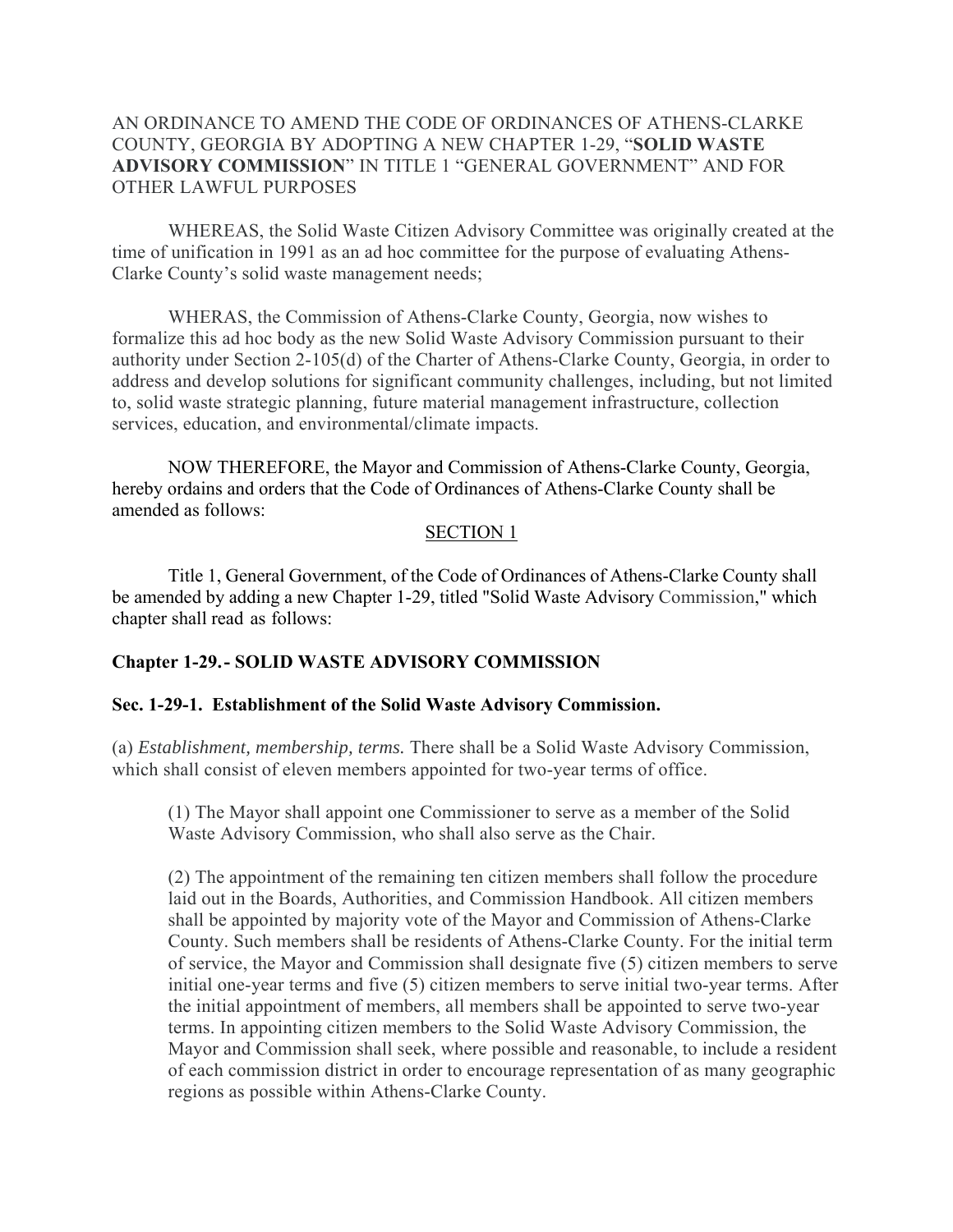(3) There may be up to five ex officio members of the Solid Waste Advisory Commission, appointed by the manager of Athens-Clarke County, with up to one representative from each of the following:

(a) The Athens-Clarke County Solid Waste Department

(b) The University of Georgia

(c) Keep Athens-Clarke County Beautiful

(d) Two members selected from the original Solid Waste Advisory Committee for continuity, history, and recognition for their extensive commitment to the original committee.

(4) Members whose terms have expired shall continue as members until their successors have been appointed by the Mayor and Commission.

(b) *Rules and regulations.* The Solid Waste Advisory Commission is hereby authorized to adopt bylaws for its own administration and to recommend policies, rules, and regulations to support the vision and mission of the Athens-Clarke County Solid Waste Department.

(c) *Responsibility generally*. The Solid Waste Advisory Commission shall be responsible for advising the Mayor and Commission and the Athens-Clarke County Solid Waste Department regarding matters assigned to them by the Mayor.

(d) *Advisory nature of commission.* The Solid Waste Advisory Commission shall be advisory in nature.

(e) *Assistance from other departments authorized.* The Athens-Clarke County Solid Waste Department and other appropriate Unified Government departments are hereby authorized to offer assistance from time to time to the Solid Waste Advisory Commission, including that a Solid Waste Department staff member shall be responsible for attending Commission meetings and preparing the minutes of the Commission.

## SECTION 2

This ordinance shall take effect immediately after passage.

### SECTION 3

If any section, subsection, subdivision, sentence, clause, phrase or portion of this ordinance or the application thereof to any person or place, is for any reason held to be invalid or unconstitutional by the final decision of any court of competent jurisdiction, the remainder of this ordinance shall be and remain in full force and effect.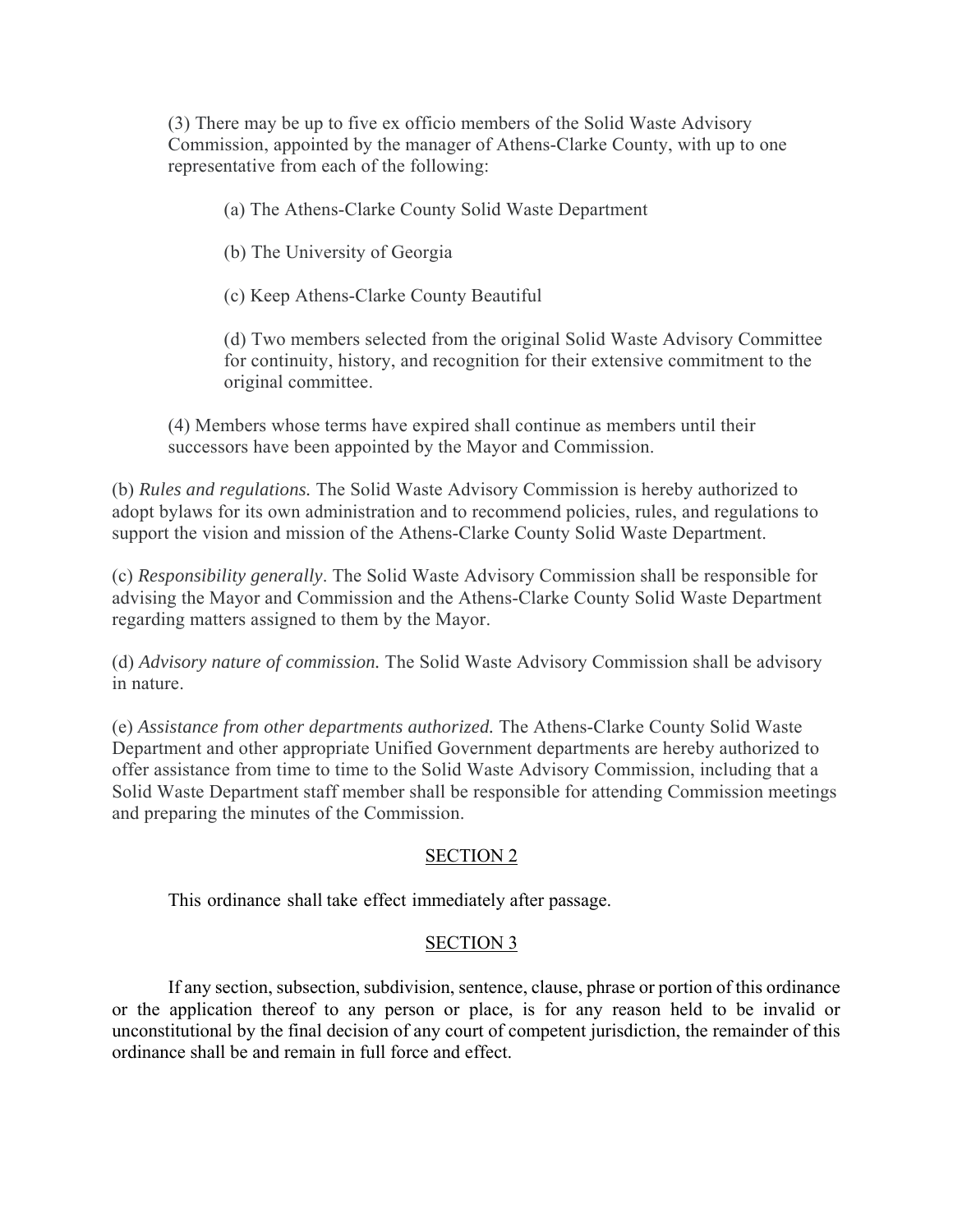#### SECTION 4

All ordinances or parts of ordinances in conflict with this ordinance are hereby repealed.

## SECTION<sub>5</sub>

The Clerk of Commission, in consultation with the County Attorney, shall have the power to correct scrivener's errors.

**SO ORDERED AND ORDAINED** this \_\_\_ day of \_\_\_\_\_\_\_\_\_\_\_\_\_, 2022.

## **THE UNIFIED GOVERNMENT OF ATHENS-CLARKE COUNTY, GEORGIA**

Kelly Girtz, Mayor

Attest:

Jean Spratlin, Clerk of Commission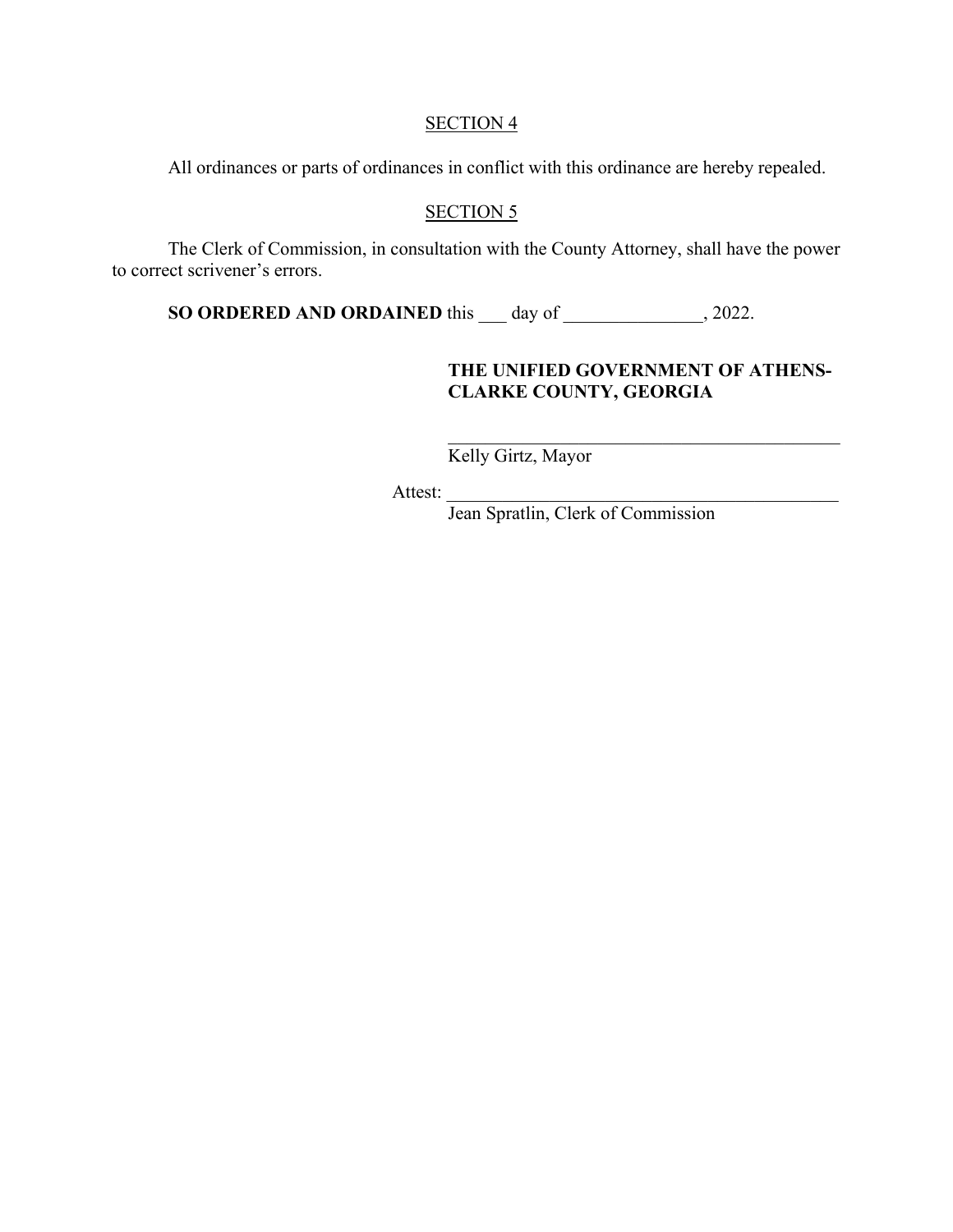## **THE UNIFIED GOVERNMENT OF ATHENS‐CLARKE COUNTY COMMISSION AGENDA ITEM**

**SUBJECT:**  Formalize the Establishment of the Solid Waste Advisory Commission

**DATE:**  April 11, 2022

### **BUDGET INFORMATION:**

REVENUES:

EXPENSES:

 ANNUAL: \$150 (clerical and recognition items) CAPITAL: OTHER:

FUNDING SOURCE: Landfill and Solid Waste Enterprise Funds

### **COMMISSION ACTION REQUESTED ON:** May 3, 2022

### **PURPOSE:**

To request that the Mayor and Commission:

- a. Approve the establishment of the Solid Waste Advisory Commission as presented in the Ordinance Amendment **(Attachment #1)**.
- b. Authorize the Mayor and appropriate staff to execute all related documents.

### **HISTORY:**

- 1. In 1991, Mayor Gwen O'Looney created the Solid Waste Citizen Advisory Committee (SWCAC) as an ad hoc committee that acted in advisory capacity involving the following issues: expansion of the recycling program and creation of a recycling coordinator. In the wake of its creation, SWCAC has advised with the following programs:
	- Establishment of the pilot curbside, residential recycling program;
	- Recommended the hiring of a local Recycling Coordinator to develop and manage ACCGov's recycling collection, waste reduction and education program
	- Procured a public-private Recovered Materials Processing Facility
	- Expanded residential recycling collection services
	- Established commercial recycling services
	- Introduced "Pay-As-You-Throw" garbage fee systems for both commercial and residential customers
	- Participated in the development of ACCGov's Sub-Title D, Municipal Solid Waste Landfill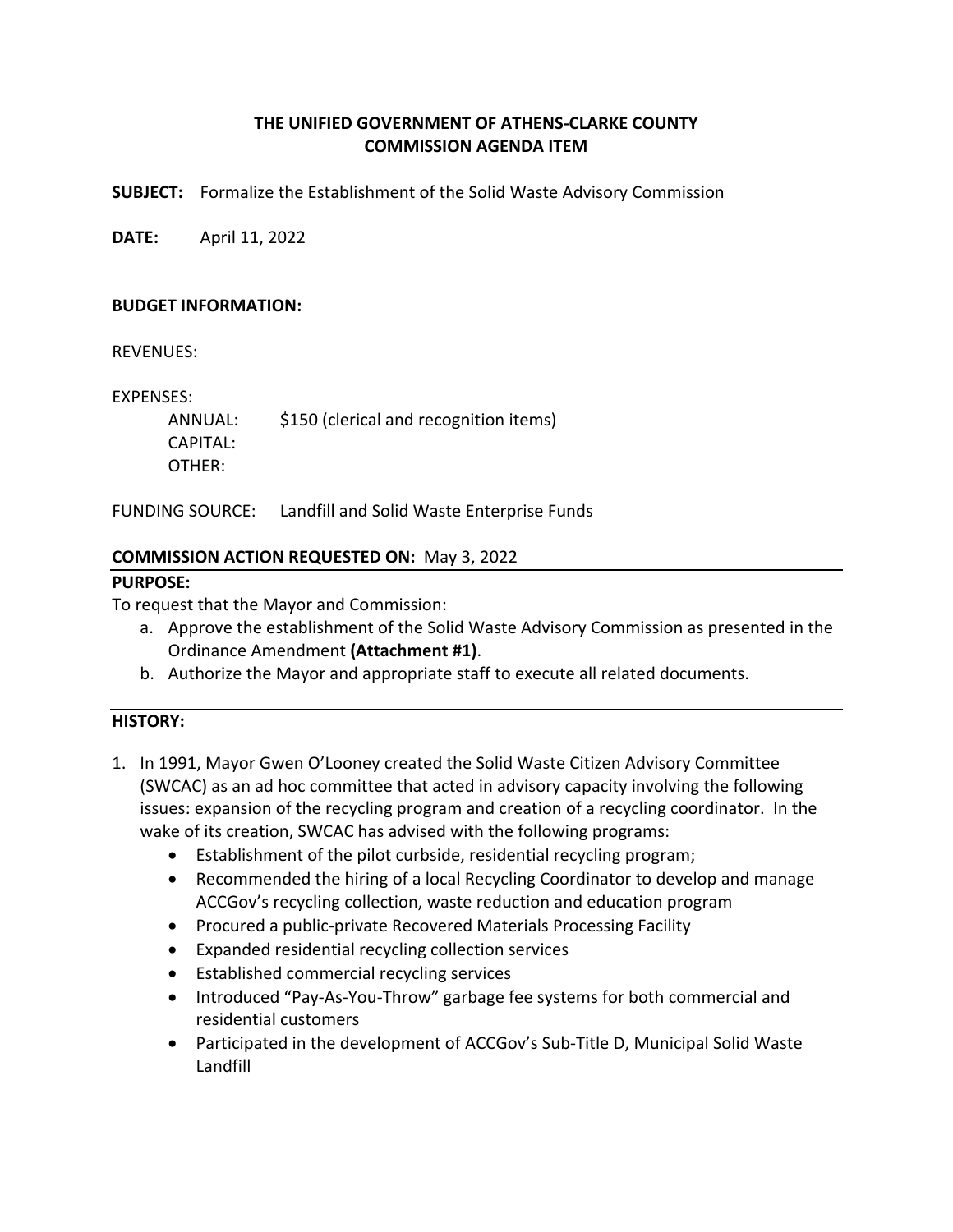- Volunteered countless hours of time at special events to promote recycling and waste reduction
- 2. On May 26, 2021, the name changed from the Solid Waste Citizen Advisory Committee to the Solid Waste Advisory Committee (SWAC) removing the term "citizen" to use more inclusive language.
- 3. On November 2, 2021, the Mayor and Commission approved the Resolution to adopt the Northeast Georgia Regional Solid Waste Management Plan that included an expansion of the Solid Waste Advisory Committee in the ten year work program.
- 4. On February 1, 2022, Mayor Girtz referred the following topic to the SWAC: *Make a recommendation to the M&C regarding the future of our residential collection zones and franchise arrangements, and consider modifying the status of collections that create differences in the urban services district and general services district.*

# **FACTS & ISSUES:**

- 1. Currently comprised of six active members, the SWAC has had as many as 20 residents on the committee in the past. The SWAC continues to meet four times a year to discuss the solid waste needs of the Athens-Clarke County community.
- 2. Staff is requesting a defined structure for the SWAC with the assigned topics and recommendation expectations placed on the committee. SWAC currently has no bylaws or process to add or remove members, member term limits, or rules/regulations for engagement.
- 3. The Ordinance Amendment **(Attachment #1)** proposes the formalization of the Solid Waste Advisory Committee to the Solid Waste Advisory Commission to address and develop solutions for significant community challenges, including, but not limited to, solid waste strategic planning, future material management infrastructure, collection services, education, and environmental/climate impacts.
- 4. Key provisions in the Ordinance include the following:
	- Membership
		- i. Eleven members appointed for two‐year terms of office,
		- ii. Three ex officio members:
			- 1. one from ACCGov Solid Waste Department,
			- 2. The University of Georgia and
			- 3. Keep Athens‐Clarke County Beautiful.
	- Rules, Regulations, Responsibilities include the adoption of bylaws, and advising the Mayor and Commission to matters relating to solid waste management.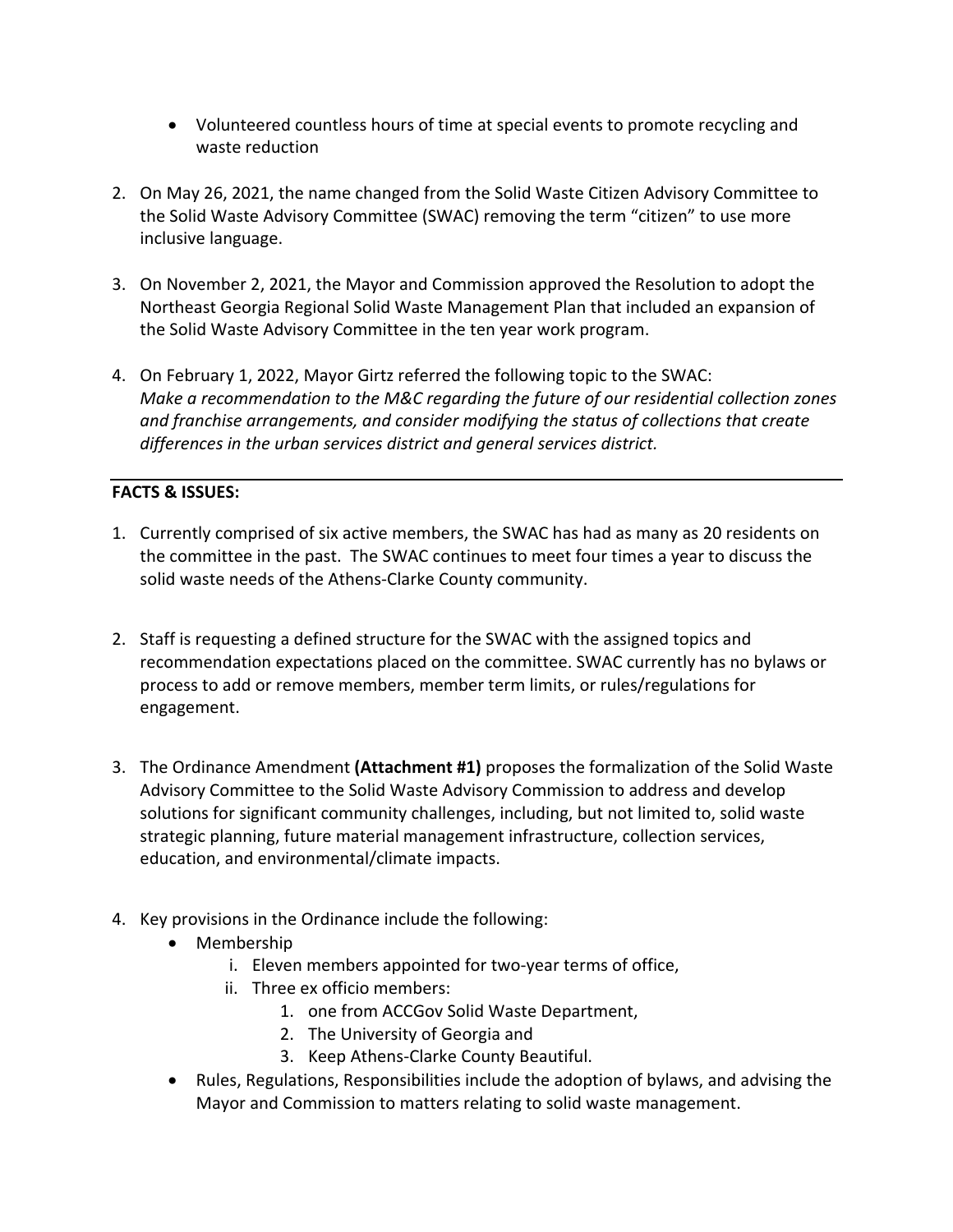- 5. An Ordinance to amend the *Code of Ordinances* of Athens‐Clarke County is attached that adopts a new chapter, Chapter 1‐29, creating the Solid Waste Advisory Commission. **(Attachment #1)**.
- 6. These recommendations support the following Mayor and Commission Strategic Commitments:
	- Healthy, Livable, Sustainable Athens-Clarke County

#### **OPTIONS:**

- 1. Mayor and Commission:
	- a. Approve the establishment of the Solid Waste Advisory Commission as presented in the Ordinance Amendment **(Attachment #1)**.
	- b. Authorize the Mayor and appropriate staff to execute all related documents.
- 2. Mayor and Commission deny approval of the Solid Waste Advisory Commission Ordinance.
- 3. Commission defined option.

#### **DEPARTMENT RECOMMENDED ACTION:** Options 1 a & b

**DEPARTMENT:**  Prepared by: Suki Janssen

Sublemen

Suki Janssen Date:4.11.22

**ADMINISTRATIVE COMMENTS:** 

### **ADMINISTRATIVE RECOMMENDATION:** Option #1 a & b